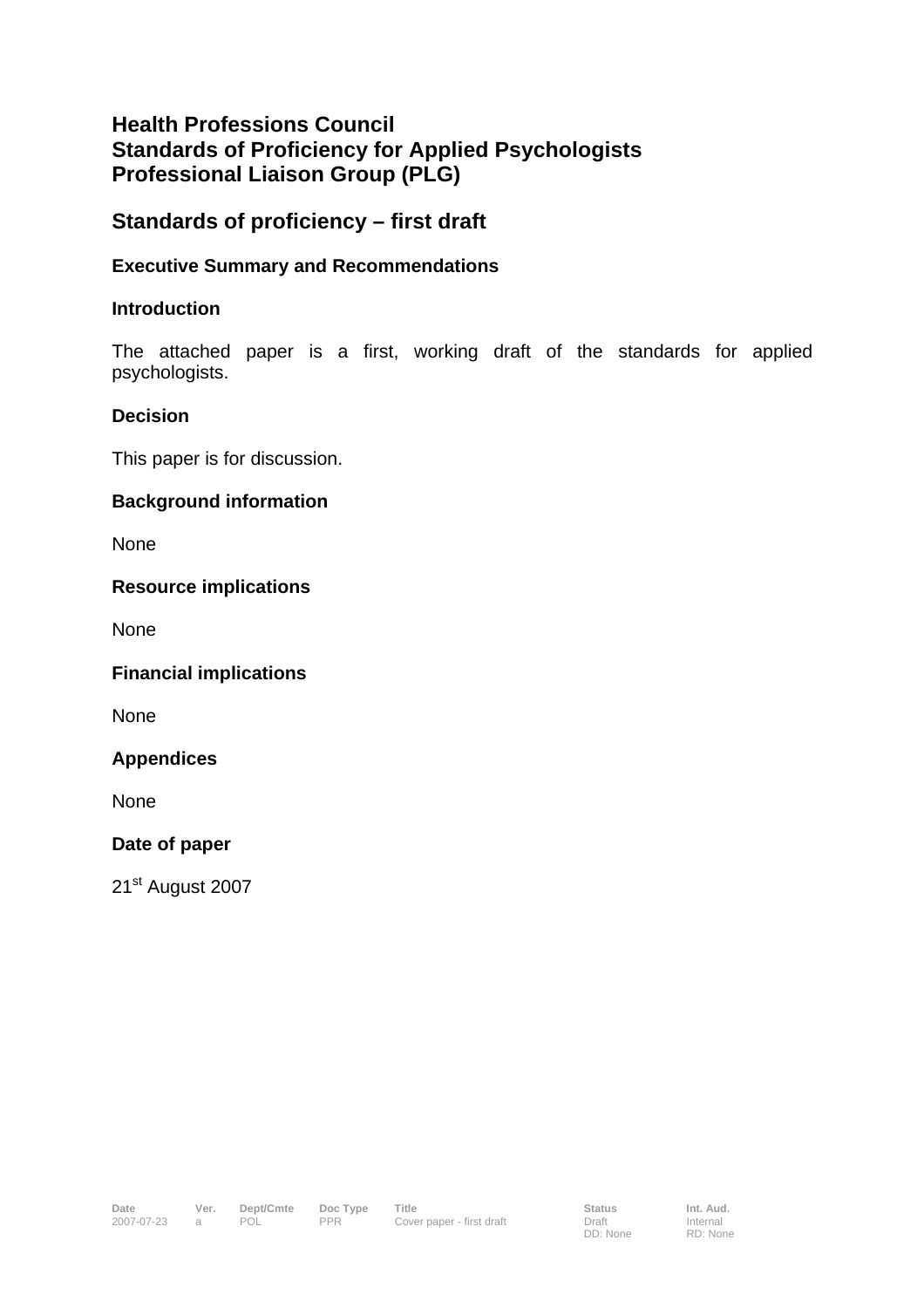## **Standards of proficiency for applied psychologists 1st draft**

**Key** 

PS: Suggested profession-specific standards

#### **Key points**

- This draft incorporates information gained from the mapping of the QAA benchmark for clinical psychology to the standards of proficiency.
- This is a first, working draft and hence is not complete at this stage.
- In standard 2b.1, the clinical scientists' standards of proficiency have been referred to as a starting point for detailing the research basis of applied psychology.

1

- The group is invited to comment on the draft standard and identify:
	- a) areas where additional profession-specific standards for applied psychologists are necessary; and
	- b) areas where profession-specific standards for particular applied psychology disciplines might be necessary.

A further draft of the standards will be brought back to the next meeting of the PLG.

| Date       | Ver. | Dept/Cmte  | Doc Type | Title                                | Status   | Int. Aud. |
|------------|------|------------|----------|--------------------------------------|----------|-----------|
| 2007-07-20 |      | <b>POL</b> | PPR.     | Standards of proficiency for applied | Draft    | Public    |
|            |      |            |          | psychologists - first draft          | DD: None | RD: None  |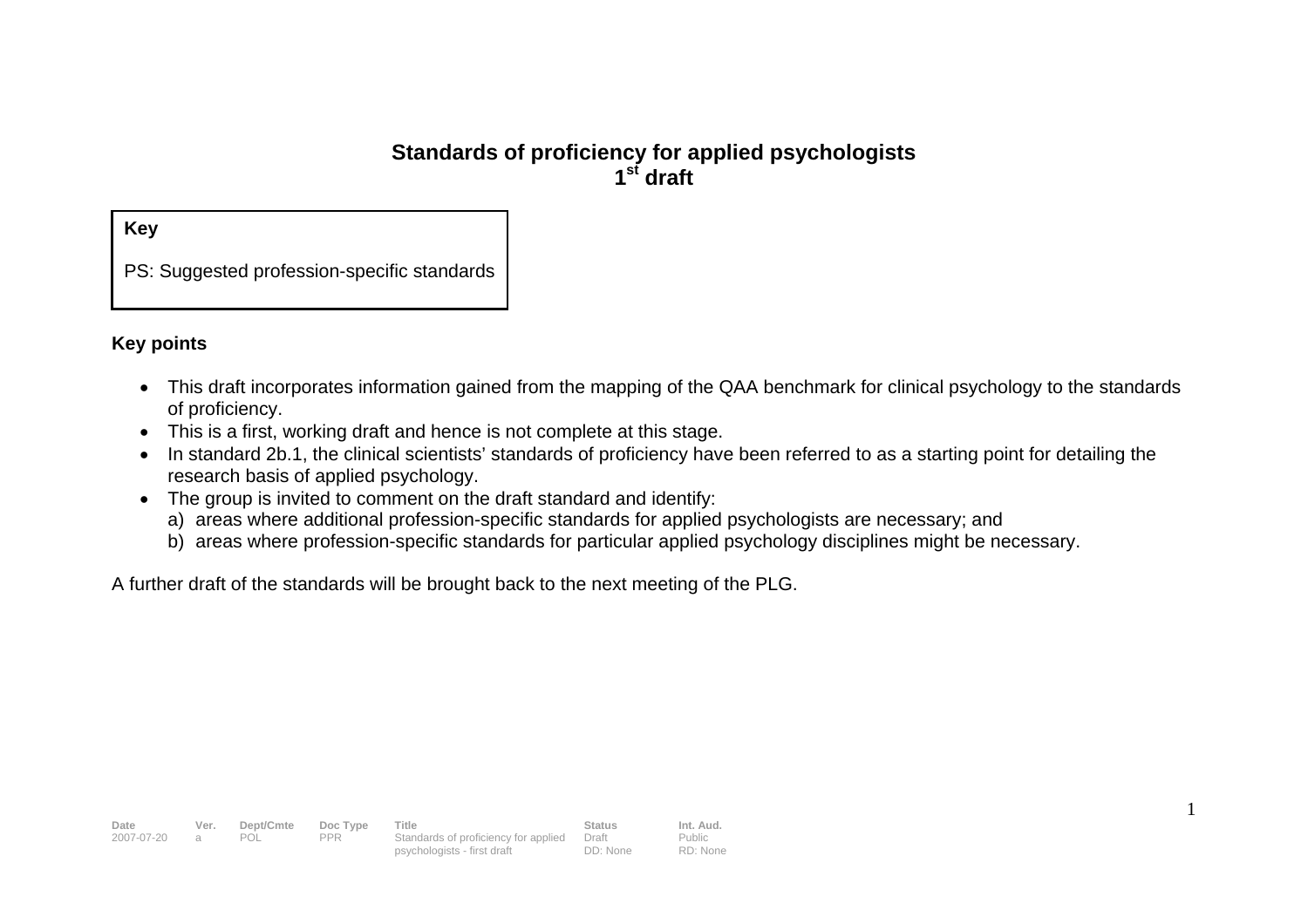Registrant applied psychologists must:

|      | Professional autonomy and accountability                                                                               |
|------|------------------------------------------------------------------------------------------------------------------------|
|      |                                                                                                                        |
| 1a.1 | be able to practise within the legal and ethical boundaries of their                                                   |
|      | profession                                                                                                             |
|      | - understand the need to act in the best interests of service users at all times                                       |
|      | - understand what is required of them by the Health Professions Council                                                |
|      | - understand the need to respect, and so far as possible uphold, the rights, dignity, values and autonomy of every     |
|      | service user including their role in the diagnostic and therapeutic process and in maintaining health and wellbeing    |
|      | - be aware of current UK legislation applicable to the work of their profession                                        |
| 1a.2 | be able to practise in a non-discriminatory manner                                                                     |
| 1a.3 | understand the importance of and be able to maintain confidentiality                                                   |
| 1a.4 | understand the importance of and be able to obtain informed consent                                                    |
| 1a.5 | be able to exercise a professional duty of care                                                                        |
| 1a.6 | be able to practise as an autonomous professional, exercising their own                                                |
|      | professional judgement                                                                                                 |
|      | - be able to assess a situation, determine the nature and severity of the problem and call upon the required knowledge |
|      | and experience to deal with the problem                                                                                |
|      | - be able to initiate resolution of problems and be able to exercise personal initiative                               |
|      | - know the limits of their practice and when to seek advice or refer to another professional                           |
|      | - recognise that they are personally responsible for and must be able to justify their decisions                       |
| 1a.7 | recognise the need for effective self-management of workload and                                                       |
|      | resources and be able to practise accordingly                                                                          |

| Date       | Ver. | Dept/Cmte | Doc Type | Title                                | <b>Status</b> | Int. Aud. |
|------------|------|-----------|----------|--------------------------------------|---------------|-----------|
| 2007-07-20 |      | POL       | PPR      | Standards of proficiency for applied | Draft         | Public    |
|            |      |           |          | psychologists - first draft          | DD: None      | RD: None  |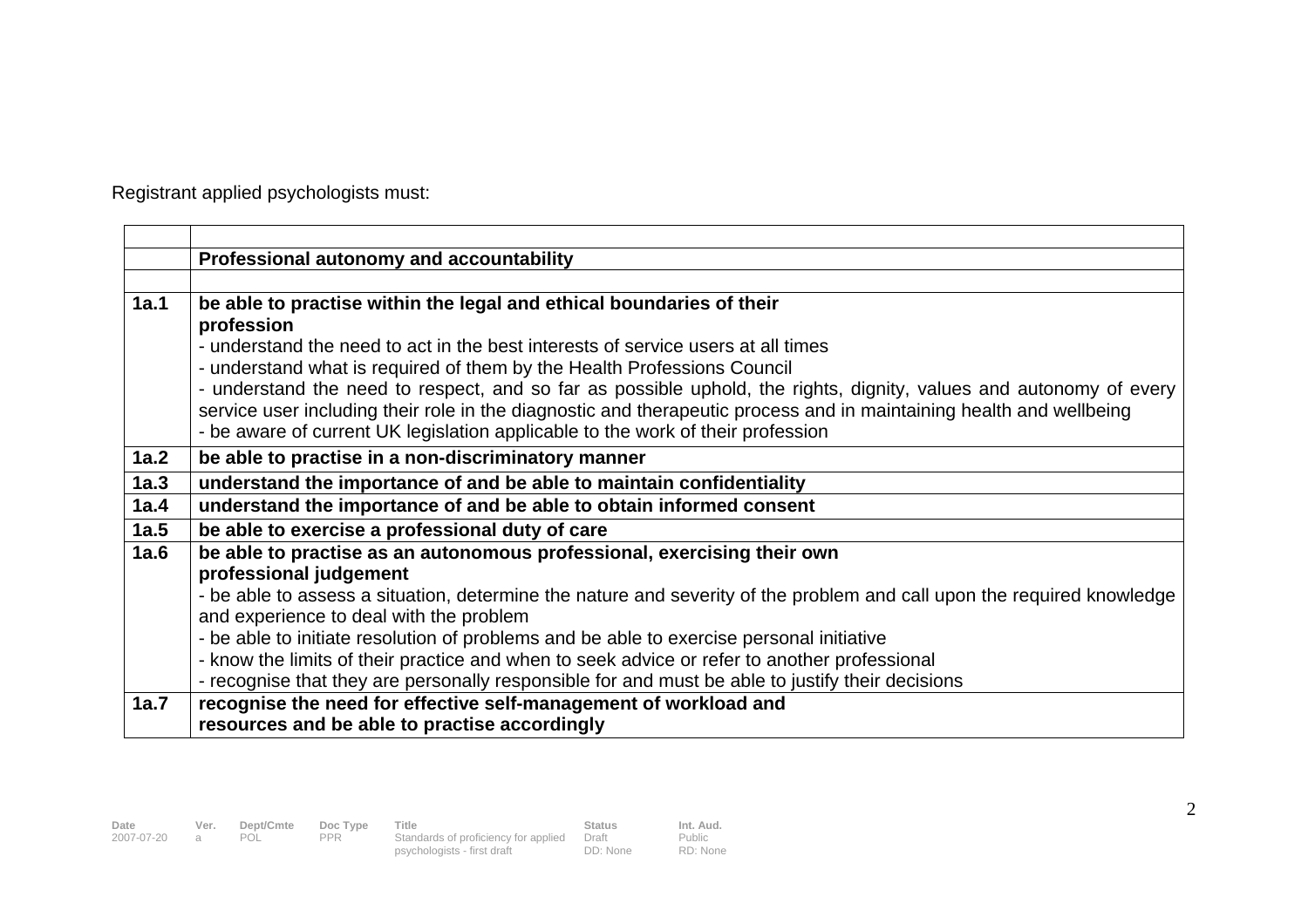| 1a.8      | understand the obligation to maintain fitness to practise                                                     |
|-----------|---------------------------------------------------------------------------------------------------------------|
|           | - understand the need to practise safely and effectively within their scope of practice                       |
|           | - understand the need to maintain high standards of personal conduct                                          |
|           | - understand the importance of maintaining their own health                                                   |
|           | - understand both the need to keep skills and knowledge up to date and the importance of career-long learning |
| <b>PS</b> | - be able to manage the physical and emotional impact of their practice                                       |

| Date       | Ver.  | Dept/Cmte | Doc Type   | Title                                      | <b>Status</b> | Int. Aud. |
|------------|-------|-----------|------------|--------------------------------------------|---------------|-----------|
| 2007-07-20 | a a a |           | <b>PPR</b> | Standards of proficiency for applied Draft |               | Public    |
|            |       |           |            | psychologists - first draft                | DD: None      | RD: None  |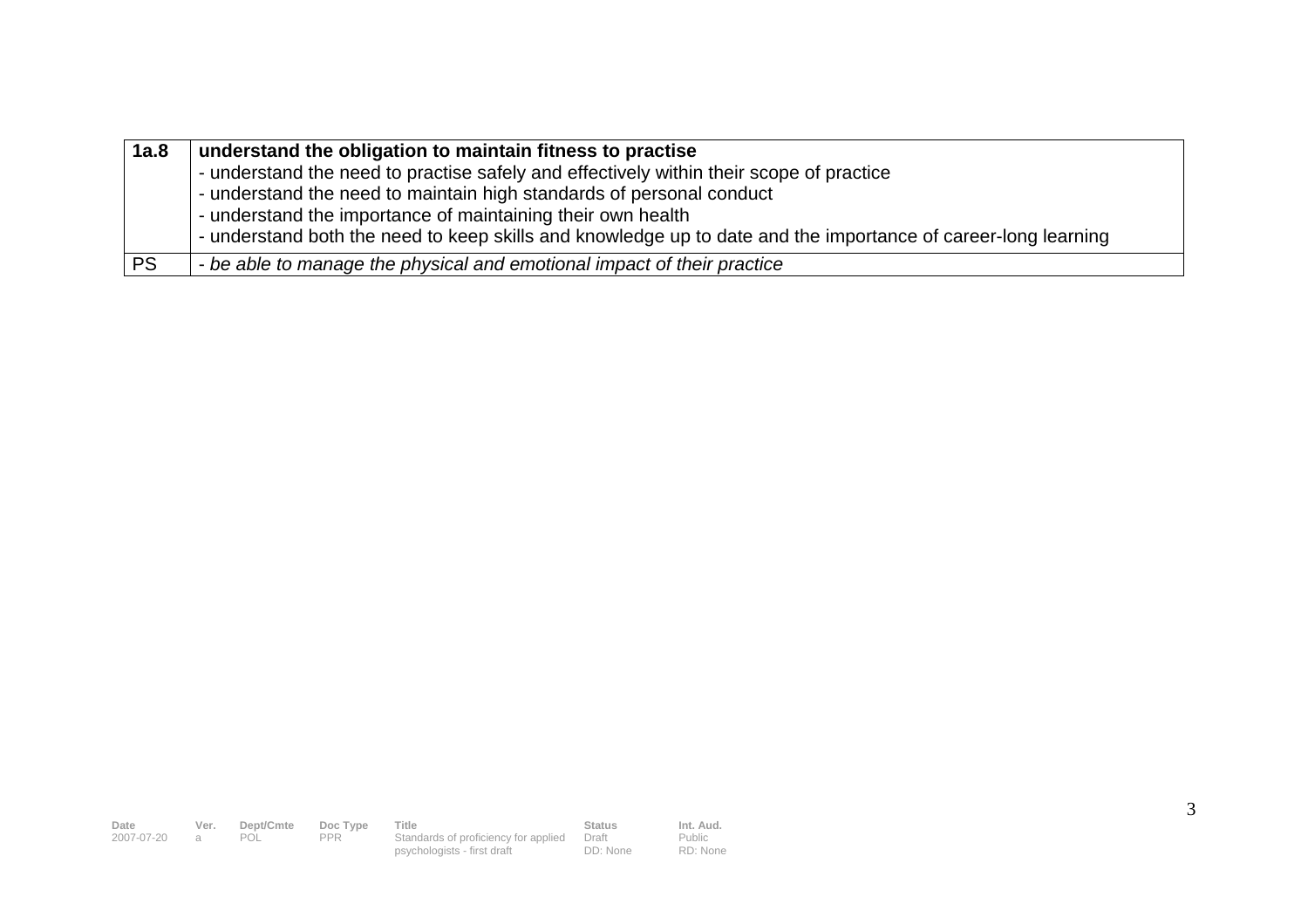| <b>Ref</b>       | <b>Standard</b>                                                                                                                                                                                |
|------------------|------------------------------------------------------------------------------------------------------------------------------------------------------------------------------------------------|
|                  |                                                                                                                                                                                                |
|                  | <b>Professional relationships</b>                                                                                                                                                              |
|                  |                                                                                                                                                                                                |
| 1 <sub>b.1</sub> | be able to work, where appropriate, in partnership with other professionals, support staff, service users and<br>their relatives and carers                                                    |
|                  | - understand the need to build and sustain professional relationships as both an independent practitioner and<br>collaboratively as a member of a team                                         |
|                  | - understand the need to engage service users and carers in planning and evaluating diagnostics, treatments and<br>interventions to meet their needs and goals                                 |
|                  | - be able to make appropriate referrals                                                                                                                                                        |
|                  |                                                                                                                                                                                                |
| 1 <sub>b.2</sub> | be able to contribute effectively to work undertaken as part of a multi-disciplinary team                                                                                                      |
| <b>PS</b>        | - understand the role of the applied psychologist across a range of settings and services                                                                                                      |
| 1 <sub>b.3</sub> | be able to demonstrate effective and appropriate skills in communicating information, advice, instruction and<br>professional opinion to colleagues, service users, their relatives and carers |
| <b>PS</b>        | - be able to evaluate the feedback needs of service users                                                                                                                                      |
|                  | - be able to select the appropriate means for communicating feedback to service users                                                                                                          |
|                  | - be able to explain the nature and purpose of specific psychological techniques to service users                                                                                              |
| 1 <sub>b.4</sub> | understand the need for effective communication throughout the care<br>of the service user                                                                                                     |
|                  | - recognise the need to use interpersonal skills to encourage the active participation of service users                                                                                        |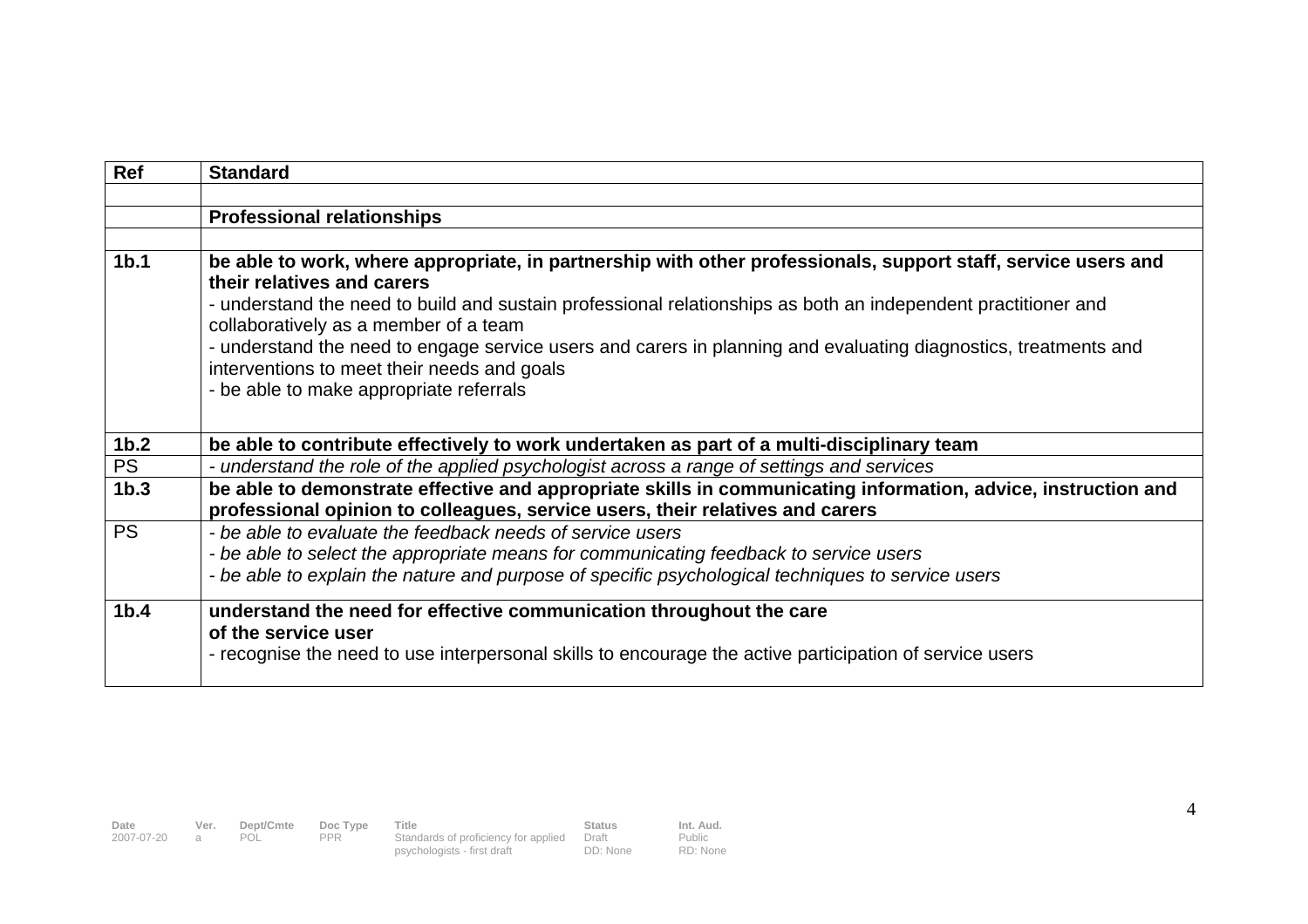| <b>Ref</b> | <b>Standard</b>                                                                                                                                                                               |
|------------|-----------------------------------------------------------------------------------------------------------------------------------------------------------------------------------------------|
|            |                                                                                                                                                                                               |
|            | Identification and assessment of health and social care needs                                                                                                                                 |
|            |                                                                                                                                                                                               |
| 2a.1       | be able to gather appropriate information                                                                                                                                                     |
| 2a.2       | be able to select and use appropriate assessment techniques<br>- be able to undertake and record a thorough, sensitive and detailed assessment, using appropriate<br>techniques and equipment |
| 2a.3       | be able to undertake or arrange investigations as appropriate                                                                                                                                 |
| 2a.4       | be able to analyse and critically evaluate the information collected                                                                                                                          |
| <b>PS</b>  | - be able to interpret assessment methods                                                                                                                                                     |
| <b>PS</b>  | - be able to conduct risk assessment                                                                                                                                                          |

| Date       | Ver. | Dept/Cmte | Doc Type | Title                                      | <b>Status</b> | Int. Aud. |
|------------|------|-----------|----------|--------------------------------------------|---------------|-----------|
| 2007-07-20 |      | POL       | PPR.     | Standards of proficiency for applied Draft |               | Public    |
|            |      |           |          | psychologists - first draft                | DD: None      | RD: None  |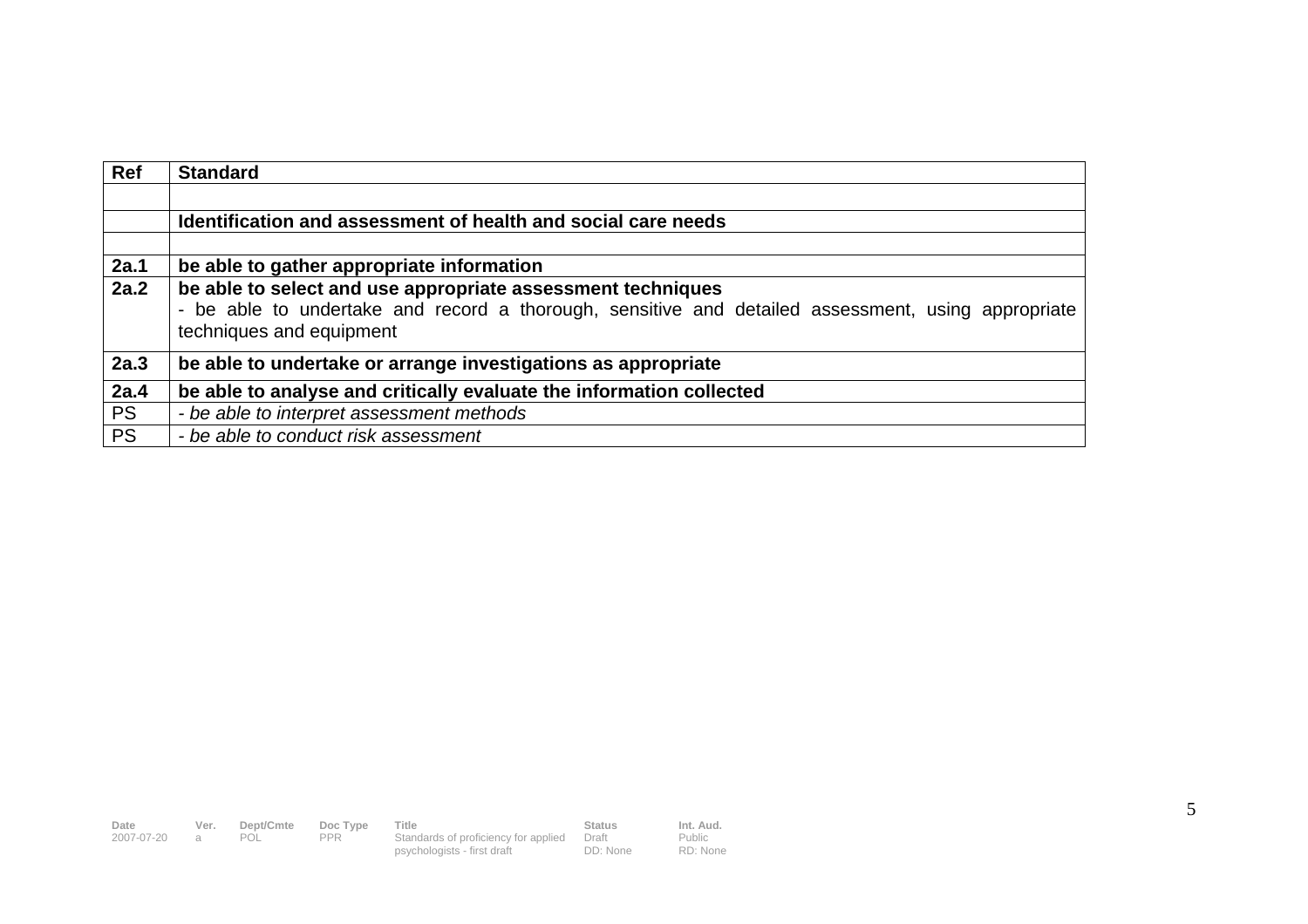| <b>Ref</b>       | <b>Standard</b>                                                                                                                  |
|------------------|----------------------------------------------------------------------------------------------------------------------------------|
|                  |                                                                                                                                  |
|                  | Formulation and delivery of plans and strategies for meeting health and social care needs                                        |
|                  |                                                                                                                                  |
| 2 <sub>b.1</sub> | be able to use research, reasoning and problem solving skills to                                                                 |
|                  | determine appropriate actions                                                                                                    |
|                  | - recognise the value of research to the critical evaluation of practice                                                         |
|                  | - be able to engage in evidence-based practice, evaluate practice systematically, and participate in audit                       |
|                  | procedures                                                                                                                       |
|                  | - be aware of a range of research methodologies<br>- be able to demonstrate a logical and systematic approach to problem solving |
|                  | - be able to evaluate research and other evidence to inform their own practice                                                   |
|                  |                                                                                                                                  |
| <b>PS</b>        | - be able to conduct fundamental research                                                                                        |
|                  | - be able to summarise and present complex ideas in an appropriate form                                                          |
|                  | - be able to present the outcomes of research to peers in an appropriate form                                                    |
|                  | - be able to search and critically appraise literature and other sources of information                                          |
| 2b.2             | be able to draw on appropriate knowledge and skills in order to make                                                             |
|                  | professional judgements                                                                                                          |
|                  | - be able to change their practice as needed to take account of new developments                                                 |
|                  | - be able to demonstrate a level of skill in the use of information technology appropriate to their practice                     |
| <b>PS</b>        | - be able to adapt practice where necessary to take account of organisational and cultural contexts                              |
|                  | - be able to make appropriate decisions in the absence of complete data                                                          |
| 2b.3             | be able to formulate specific and appropriate management plans                                                                   |
|                  | including the setting of timescales                                                                                              |
|                  | - understand the requirement to adapt practice to meet the needs of different groups distinguished by, for                       |
|                  | example, physical, psychological, environmental, cultural or socio-economic factors                                              |
|                  |                                                                                                                                  |

Draft DD: None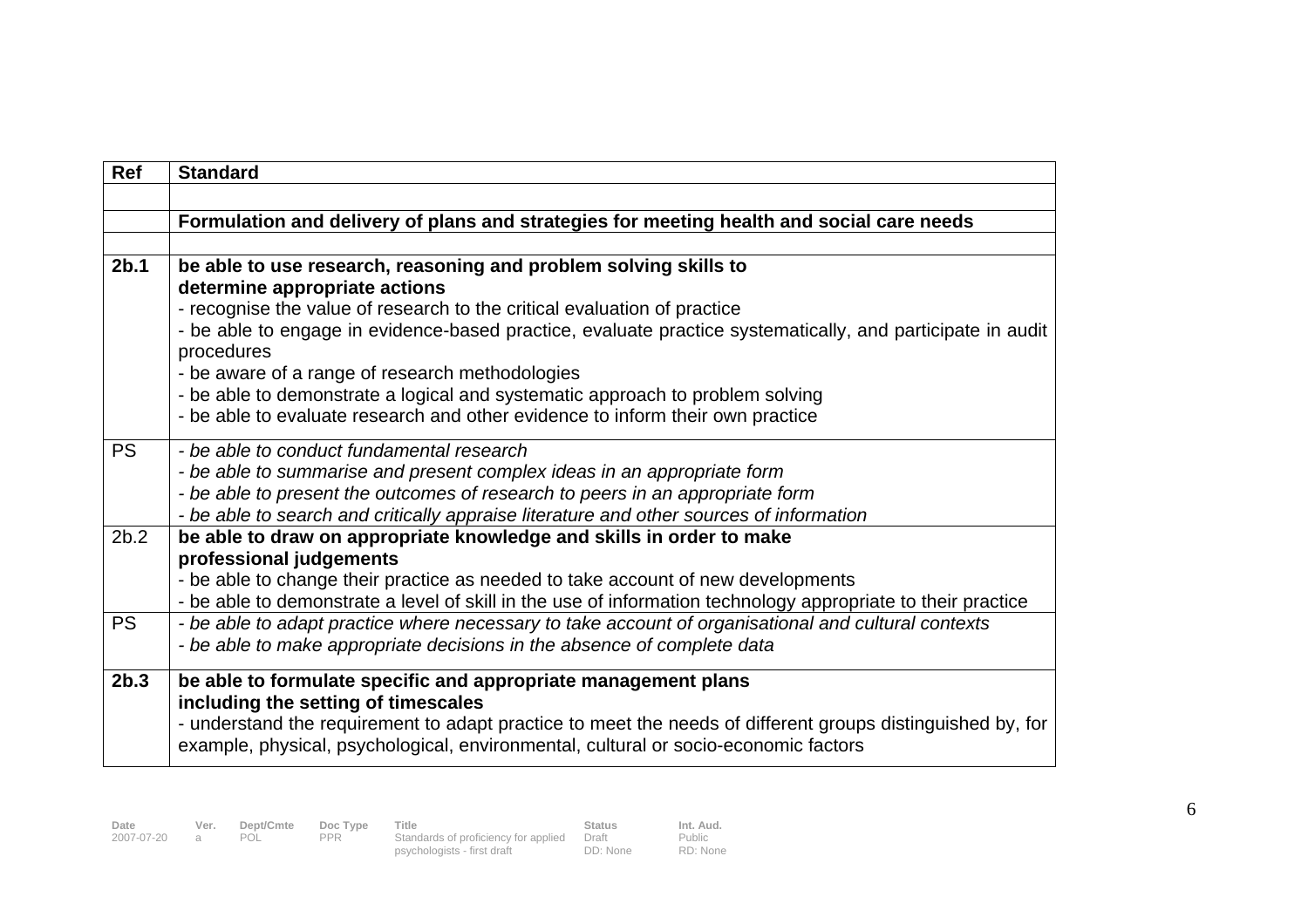| 2 <sub>b.4</sub> | be able to conduct appropriate diagnostic or monitoring procedures,<br>treatment, therapy or other actions safely and skilfully                                                                                                                                                                                      |
|------------------|----------------------------------------------------------------------------------------------------------------------------------------------------------------------------------------------------------------------------------------------------------------------------------------------------------------------|
|                  | - understand the need to maintain the safety of both service users and those involved in their care                                                                                                                                                                                                                  |
| <b>PS</b>        | - be able to develop psychological formulations using the outcomes of assessment, drawing on theory,<br>research and explanatory models                                                                                                                                                                              |
| 2b.5             | be able to maintain records appropriately<br>- be able to keep accurate, legible records and recognise the need to handle these records and all other<br>information in accordance with applicable legislation, protocols and guidelines<br>- understand the need to use only accepted terminology in making records |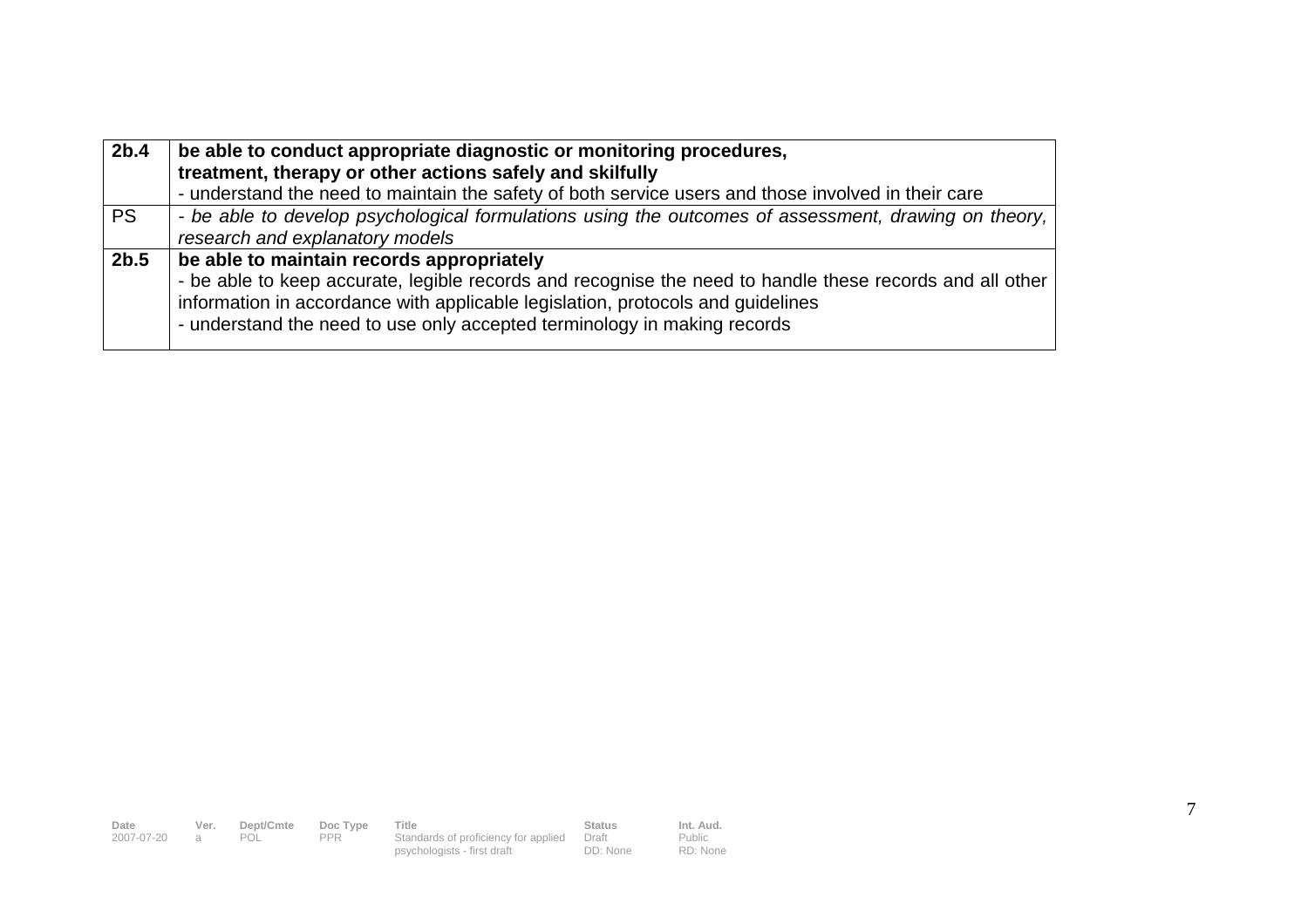| Ref       | <b>Standard</b>                                                                                                                                                                       |
|-----------|---------------------------------------------------------------------------------------------------------------------------------------------------------------------------------------|
|           |                                                                                                                                                                                       |
|           | Critical evaluation of the impact of, or response to, the registrant's actions                                                                                                        |
|           |                                                                                                                                                                                       |
| 2c.1      | be able to monitor and review the ongoing effectiveness of planned                                                                                                                    |
|           | activity and modify it accordingly                                                                                                                                                    |
|           | - be able to gather information, including qualitative and quantitative data that helps to evaluate the responses of service                                                          |
|           | users to their care                                                                                                                                                                   |
|           | - be able to evaluate intervention plans using recognised outcome measures and revise the plans as necessary in<br>conjunction with the service user                                  |
|           | - recognise the need to monitor and evaluate the quality of practice and the value of contributing to the generation of data                                                          |
|           | for quality assurance and improvement programmes                                                                                                                                      |
|           | - be able to make reasoned decisions to initiate, continue, modify or cease treatment or the use of techniques or<br>procedures, and record the decisions and reasoning appropriately |
| 2c.2      | be able to audit, reflect on and review practice                                                                                                                                      |
|           | - understand the principles of quality control and quality assurance                                                                                                                  |
|           | - be aware of the role of audit and review in quality management, including quality control, quality assurance and the use                                                            |
|           | of appropriate outcome measures                                                                                                                                                       |
|           | - be able to maintain an effective audit trail and work towards continual improvement                                                                                                 |
|           | - participate in quality assurance programmes, where appropriate                                                                                                                      |
|           | - understand the value of reflection on practice and the need to record the outcome of such reflection                                                                                |
|           | - recognise the value of case conferences and other methods of review                                                                                                                 |
| <b>PS</b> | - recognise the role and value of supervision in an applied psychology context                                                                                                        |
|           | - be able to recognise gaps in the evidence base and, where necessary, adapt practice to meet the needs of service                                                                    |
|           | users                                                                                                                                                                                 |